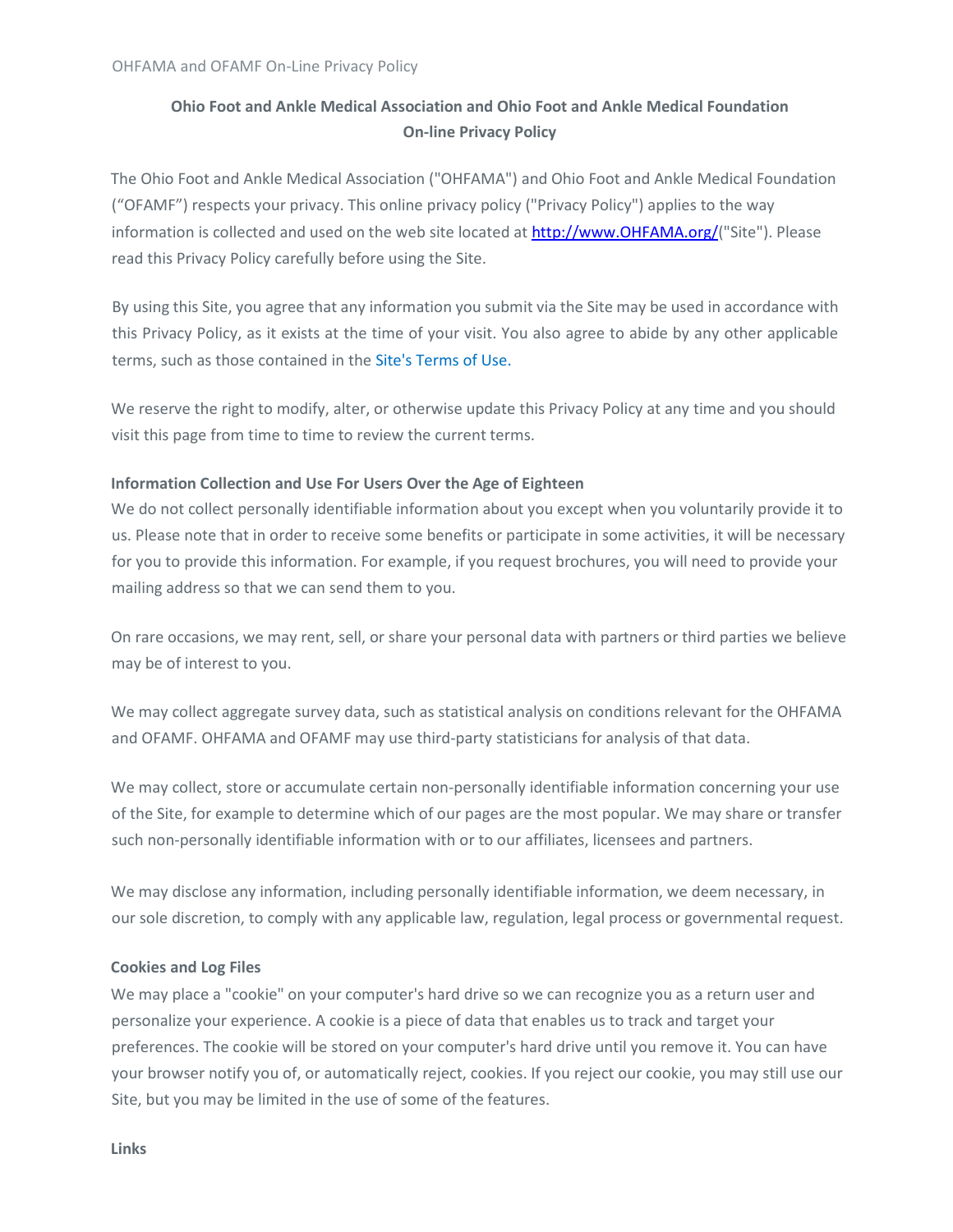This Site contains links to or from other web sites, such as those of OHFAMA members. Please be aware that OHFAMA and OFAMF is not responsible for the privacy practices of other web sites. This Privacy Policy applies only to the information we collect on the Site. We encourage you to read the privacy policies and any other terms of other web sites you link to from the Site.

### **Security**

We implement extensive security measures to protect the security of your personal information, both on and off line. If you have any questions about security at this Site, you can send an e-mail to admin@OHFAMA.org.

## Business Transfers

In the unlikely event that the OHFAMA or OFAMF undergoes a corporate restructuring or sale, user information, including personally identifiable information, may be transferred to the new entity. By submitting your personal information on this Site you agree that your data may be transferred to such parties including the American Podiatric Medical Association, our national affiliate.

## Choice/Opt-Out

When you sign up to receive our brochures you may opt-out of receiving future communications from us. You may request that we delete information collected about you by sending us an email at admin@OHFAMA.org. You may also remove your name from our mailing list by calling 1-614-457-6269.

#### **Comments**

We have taken great measures to ensure that your visit to our Site is an excellent one and that your privacy is constantly respected. If you have any questions, comments or concerns about our privacy practices, please contact us by e-mail at admin@OHFAMA.org.

#### Kids Privacy Notice

#### A Note to Kids

OHFAMA and OFAMF does not solicit or obtain any personal information on children. OHFAMA and OFAMF encourages you to get permission from your parents before sending any personal information about yourself (such as your name or your email address) over the Internet, to us or to anyone else.

#### A Note to Parents

PLEASE READ. If you ever have any questions or concerns about this policy, please contact us at admin@OHFAMA.org.

If we become aware that we have inadvertently received personally identifiable information from a user under the age of eighteen, other than in a legally permissible situation, we will delete the information from our records as soon as we discover it.

As a parent or guardian, you may exercise your right to have you and your child's information deleted at any time.